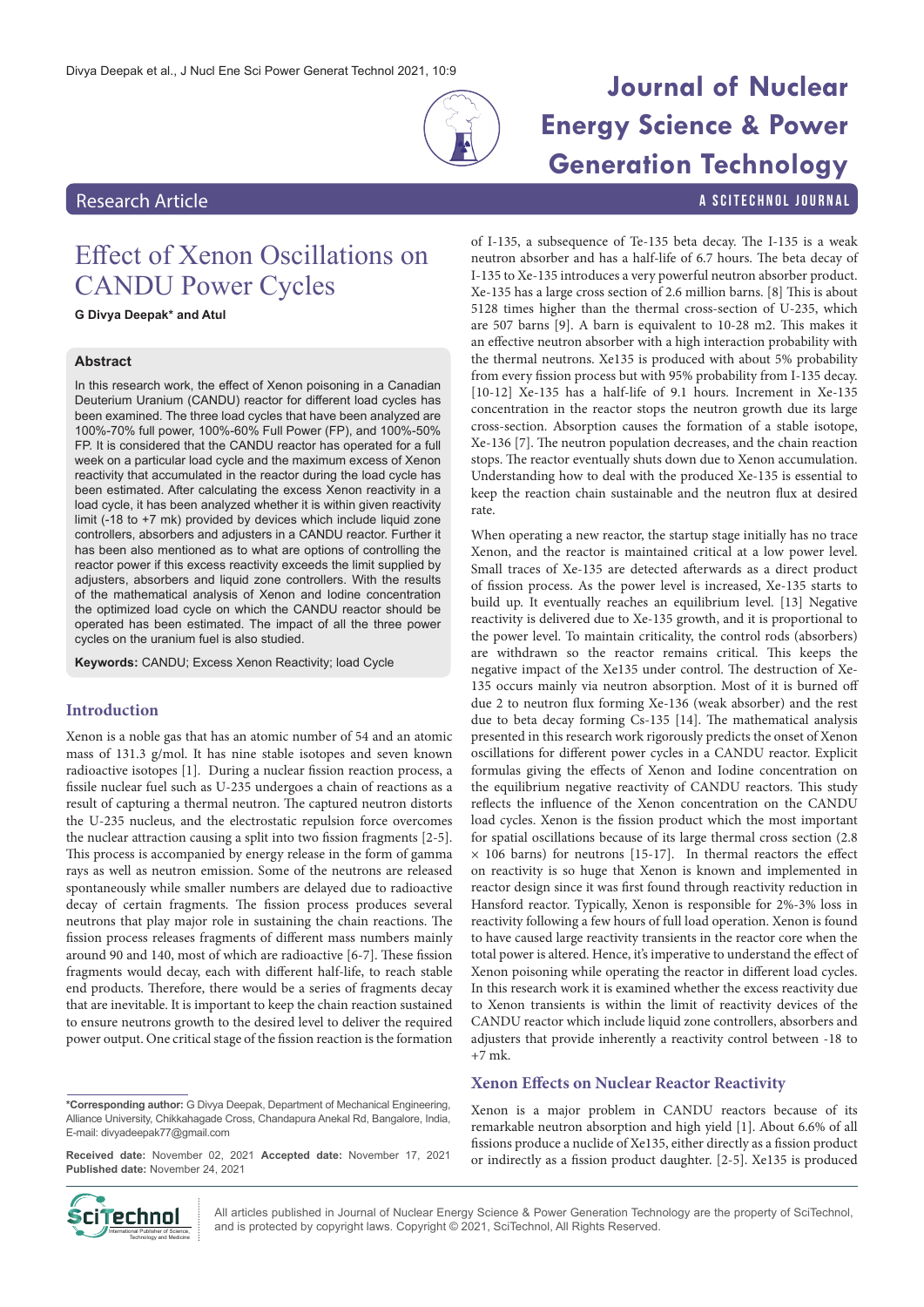directly in only 0.3% of all U235 fissions as shown in the equation below

$$
n_0^1 + U_{92}^{235} \rightarrow S r_{38}^{99} + X e_{54}^{135} + 2 n_0^1 + \gamma
$$
 (1)

Xenon-135 is mainly produced as a fission product daughter by Iodine decay as follows:

$$
I_{53}^{135} \to T_{1/2} = 6.6hr \to Xe_{54}^{135} + \beta
$$
 (2)

Iodine-135 is produced in 6.3% of U-235 fissions. Thus, Iodine decay accounts for about 95% of total Xenon production. (6.3/6.6=0.95). I-135 does not absorb neutrons. The production and decay of I-135 and Xe135 is shown in the Figure 1.



Accumulation of poisons in the fuel tends to reduce the multiplication factor which, in turn affects the reactivity. All the neutron poisons sooner or later reach an equilibrium level in a reactor core representing the balance between production and elimination due to decay and/ or absorption. Each of the poisons has a different impact on reactor operation. 135Xe, with its extremely high absorption cross-section of  $2.65 \times 106$  barns is "used up" quickly upon creation, transmuting into 136Xe, which is a stable isotope. 135I has a longer half-life of 6.57 hours and, since its capture cross- section is about 80 barns, it reaches a higher equilibrium concentration while the reactor is operating. 135I eventually decays to 135Xe. 135Xe in turn has a half-life of 9.17 hrs [2]. Concentrations of Iodine and Xenon can be calculated using equations 1 and 2 respectively [3,4].

$$
\frac{dI}{dt} = \gamma \sum_{f} \phi_{T} - \lambda_{I} I - \sigma_{al} \phi_{T} I
$$
\n(3)

$$
\frac{dX}{dt} = \gamma_X \sum_f \phi_T + \lambda_I I - \lambda_X X - \sigma_{al} \phi_T X
$$

$$
X_{ss,\infty} = \frac{(\gamma_I + \gamma_X)\sum_f}{\sigma_{aX}}
$$
\n(5)

(4)

$$
=\frac{-28\left(X_{ss(\text{initial})} - X_{(\text{Current})}\right)}{X_{SS(\text{initial})}}
$$
(6)

Excess Xenon Reactivity

 $\overline{z}$ 

Where:  $\gamma I$  is the Effective yield of Iodine135 per fission of U235, Σfis thermal fission cross section,  $\emptyset T$  is reactor neutron flux,  $\lambda I$  is decay constant of Iodine135,  $\sigma aI$  is the absorption cross section of Iodine135,  $\sigma aX$  is the absorption cross section of Xenon, X is the concentration of Xenon135,  $\gamma X$  is the effective yield of Xenon,  $\lambda X$ is the decay constant of Xenon, XSS is the steady state concentration of Xenon,  $X$ (*current*) is the current concentration of Xenon at new power level, -28 is equilibrium negative reactivity provided by Xenon at full load for CANDU reactor which is taken as reference value for calculating excess Xenon reactivity.

#### **Numerical Discussion**

The following schedule of load for a week was considered in understanding three different load cycles, initially CANDU reactor is assumed to be at full power at Monday 7:30 pm then power is reduced in steps of 30 minutes till it reaches required reduced power level by Monday 8:30 pm. This reduced power level is kept constant till Tuesday 5:30 am. After which this power level is again stepped up to full power in steps of 30 min. Now the reactor is operated at this full power level from Tuesday 6:30 am to Tuesday 7:30 pm. This cycle is continuously repeated for all the remaining days in the week.

#### **Load cycle of a CANDU reactor 100%- 50% Fp**

In this load cycle we have varied the reactor power from 100 to 50%FP during the load cycle of a week. We have calculated the Iodine concentration, Xenon concentration, and also excess xenon reactivity during the load cycle. At the end of first 24 hours of operation, i.e., on Tuesday 7:30 pm the maximum xenon reactivity is +6.85 mk. This excess positive reactivity can be brought in control using liquid zone controllers which provides +3 mk to -3 mk reactivity by raising the level of light water in the zones and by using boron poison in small concentration of 0.1 ppm The excess xenon reactivity for the first time period from Monday 7:30 pm to Tuesday 7:30 pm as shown in Figure 2. The excess xenon reactivity for the first time period from Monday

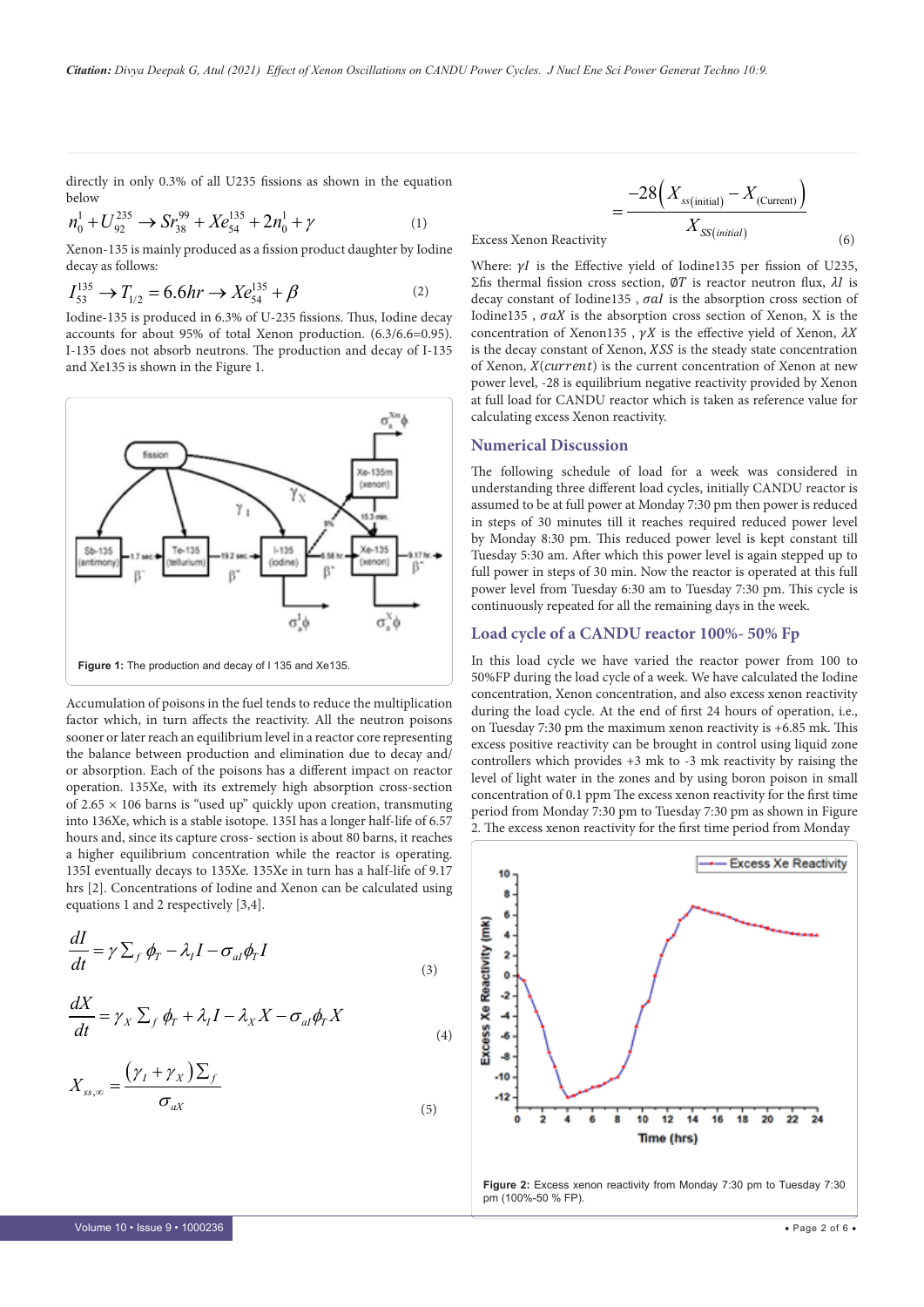

7:30 pm to Friday 7:30 pm as shown in Figure 3. The maximum excess

Xenon reactivity during this period is +7.48 mk. Since maximum excess Xenon reactivity during 24 hr cycle is +7.48 mk and has exceeded control limits (-18 to +7 mk). So we have to insert the control absorbers for providing sufficient negative reactivity, total reactivity worth of absorbers is -10 mk. The excess Xenon reactivity reached for the entire week in the load cycle 100%-50%FP is given below in Figure 4. Ultimately in this 100%-50% FP load cycle the maximum Xenon



excess Xenon reactivity reached is on Monday 8:00 am it is +10.9785 mk, since the value of reactivity exceeds the given controllers like liquid zone, adjusters, boron poison (-18 mk to +7 mk), hence it is imperative to insert another control device called mechanical control absorbers whose total reactivity worth is around -10 mk. The excess Xenon reactivity reached for the entire week in the load cycle 100%- 50% FP is given below in Figure 5. Ultimately in this 100%-50% FP



load cycle the maximum Xenon excess Xenon reactivity reached is on Monday 8:00 am it is +10.9785 mk, since the value of reactivity exceeds the given controllers like liquid zone, adjusters, boron poison (-18 mk to +7 mk), hence it is imperative to insert another control device called mechanical control absorbers whose total reactivity worth is around -10 mk. This is not a practicable load cycle, since the value maximum excess xenon reactivity (+10.9785) exceeds the control limits (-18 to +7 mk) by more than +3.97 mk, it is must for us to insert the control rods for a longer period inside the reactor but usually for a good load cycle, the reactor should be maintained within the control limits of (-18 mk to +7 mk) using the zone controller, adjusters and poisons. Here in this load cycle is fuel temperature difference after step up of power 100% FP and after step down of power 50% FP is enormous this is not good for the fuel. Moreover, the uranium fuel should not be subjected to load cycle that involve large scale step down of power and step up of power, since these load cycles are followed on daily basis(24 hr cycle),after some years the fuel may start developing cracks this is because of thermal stress caused in the fuel due to enormous fuel temperature difference when the power is stepped up and when the power is stepped down on a daily basis (24 hr cycle). Here in this load cycle (100%-50%FP) the reactor cannot be always kept critical since the maximum excess Xenon reactivity +10.9785 mk has exceeded the control limits (-18 mk to +7 mk) of zone control, adjusters and poisons. So, another control device like control absorbers is used to provide sufficient negative reactivity.

There is a cosine curve pattern emerging as value of Xenon decreases initially during start of 24 hr load cycle when the power is increased and then goes to positive values when the power is decreased. Finally, again decreases and returns to its closer initial start value and it follows a cyclic pattern.

## **Load cycle of a CANDU reactor 100%- 60% Fp**

In this case the reactor power is varied from 100% to 60% FP during the load cycle of a week. At the end of first 24 hours of operation, i.e.,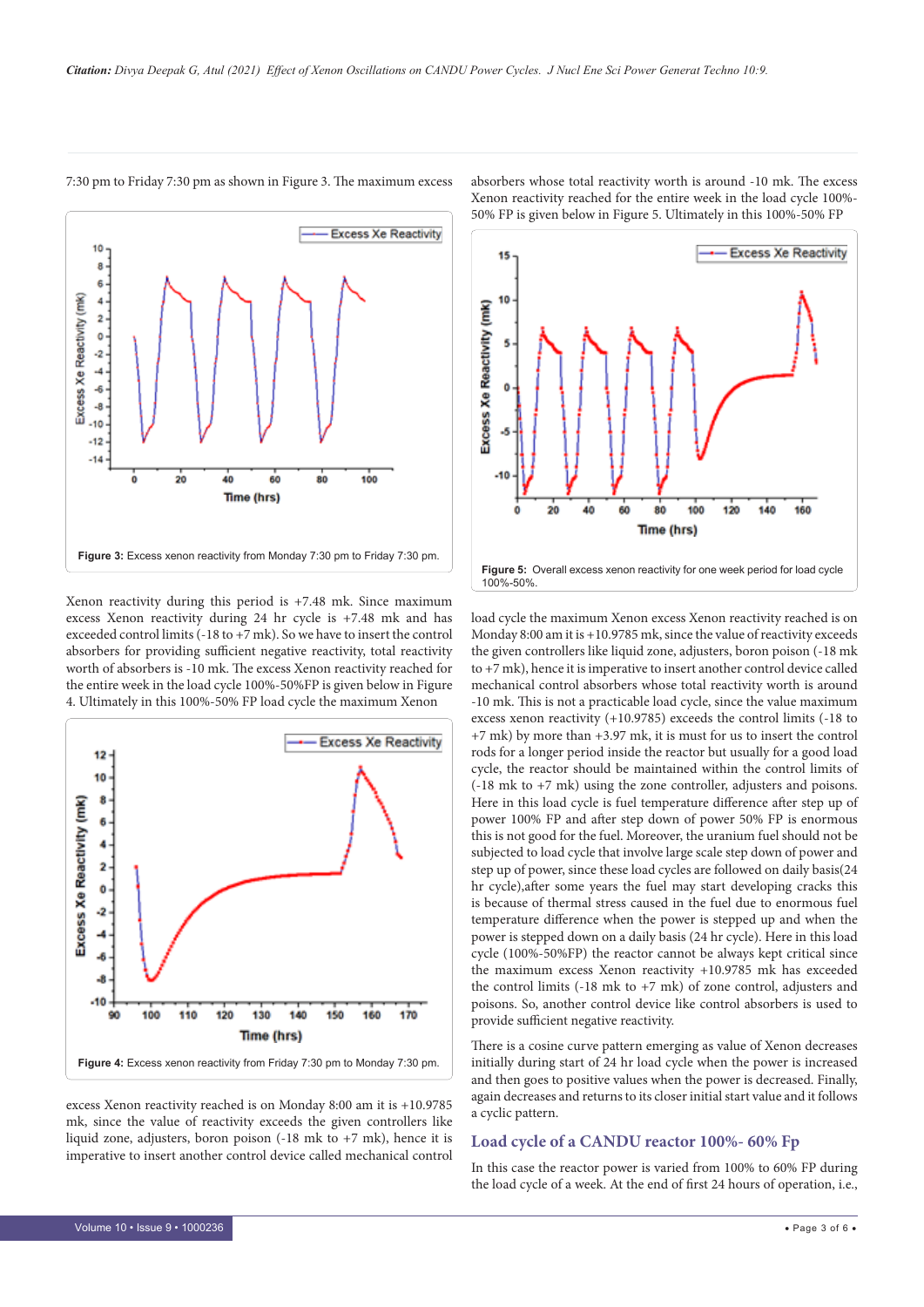

on Tuesday 7:30 pm excess Xenon reactivity is +4.88941386 mk as shown in Figure 6. This excess positive reactivity of Xenon can be

controlled by liquid zone controllers by raising the level of light water in the zones and by using boron poison in small concentration of 0.1 ppm. The excess xenon reactivity for the time period Monday 7:30 pm to Friday 7:30 pm is shown in Figure 7. The maximum excess



Xenon reactivity during this period is +5.4133 mk. this excess Xenon reactivity throughout this 24 hrs can be controlled by liquid zone controllers by raising the level of light water and produce sufficient negative reactivity and also by using boron poison and liquid zone control of 0.4 ppm for the maximum excess negative reactivity during the cycle 100%-60% FP. there is cosine curve pattern emerging as value of xenon decreases initially during start of 24 hr load cycle when the power is increased and then goes to positive values when the power is decreased. Finally, again decreases and returns to its closer initial start value. It follows a cyclic pattern. The load cycle 100%-60% FP for the time period Friday 7:30 pm to Monday 7:30 pm is shown in Figure 8. The maximum excess Xenon reactivity during this period is



+8.20 mk, happens on Monday 8:30 am, this excess Xenon reactivity is greater than the allowed limits provided by liquid zone, adjusters and boron poison i.e., (-18 mk to +7 mk). Hence this excess xenon reactivity can be controlled by inserting the control absorbers, which has total reactivity worth of -10 mk. The excess Xenon reactivity reached during entire week for the load cycle 100%-60% FP is shown in Figure 9. this not a practicable load cycle since in this 100%-60% FP



load cycle the maximum Xenon excess Xenon reactivity reached is on Monday 8:30 am it is +8.20 mk, since this value of reactivity exceeds the given controllers like liquid zone, adjusters, boron poison, control device such as mechanical control absorbers have to be inserted whose total reactivity worth is around -10 mk. Hence the reactor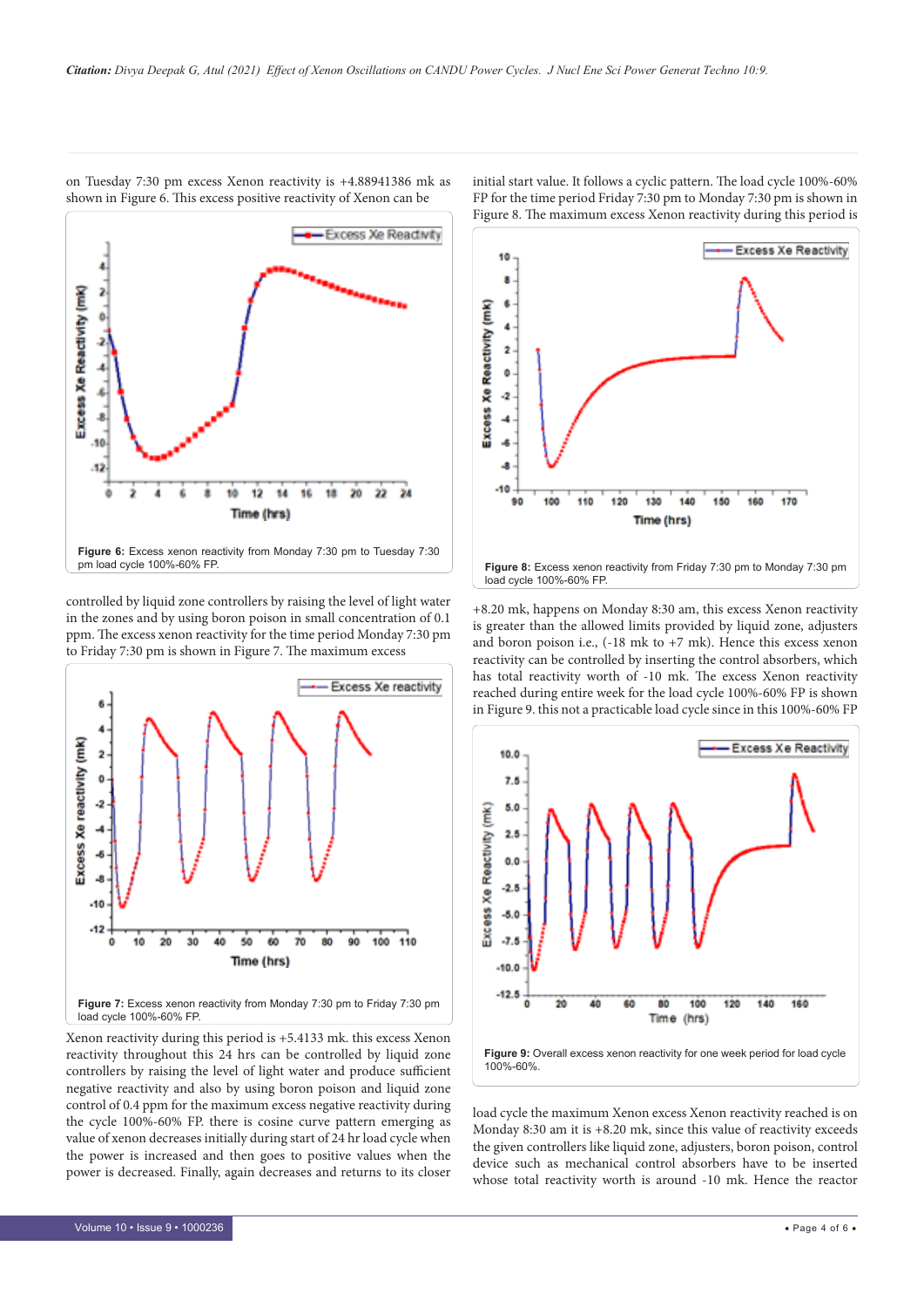cannot be kept critical all times with the available control devices like zone control, adjusters and poison.

# **Load cycle of a CANDU reactor 100%-70% Fp**

In this load cycle we have varied the reactor power from 100 to 70% FP during the load cycle of a week. At the end of first 24 hrs of operation, i.e., on Tuesday 7:30 pm excess Xenon reactivity reached is +1.40 mk as shown in Figure 10. The excess xenon reactivity during this time



period is +3.70 mk. This excess xenon reactivity can be controlled by liquid zone controllers by raising the level of light water in the zones and by using boron poison in small concentration of 0.1 ppm.

**Excess Xe Reactivity** Reactivity (mk) **Cess Xe** ۹Ò  $\dot{20}$ 30 40 50 ŵ  $\dot{v}$ 100 110 90 Time (hrs)

The excess xenon reactivity for the time period Monday 7:30 pm to Friday 7:30 pm is shown in Figure 11. For the load cycle 100%-

**Figure 11:** Excess xenon reactivity from Monday 7:30 pm to Friday 7:30 pm load cycle 100%-70% FP.

70% FP. The maximum excess Xenon reactivity during this period is +4.09 mk, this excess Xenon reactivity throughout this 24 hrs can be controlled by liquid zone controllers by raising the level of light water and produce sufficient negative reactivity and also by using liquid zone control of and boron poison of 0.4 ppm. The excess Xenon reactivity reached during entire week for the load cycle 100-60%FP is shown in Figure 12. In present load cycle (100%-70% FP), the



maximum value of excess xenon reactivity reached only +6.14 mk which is within the control limits  $(-18 \text{ mk to } +7 \text{ mk})$  that is provided by the control devices like zone controllers, adjusters, and poison. this is a practicable load cycle than the previous load cycle (100%-60% FP) where the excess Xenon reactivity went up to +8.20 mk which is more than the allowed limits of control devices (-18 mk to +7 mk). Hence there is no necessity to use any other control devices other than zone controller, adjusters and poisons. The reactor can be always kept critical with the control devices like zone control, adjusters and poisons in this 100%-70% FP load cycle. In the Table 1,

**Table 1:** Xenon and iodine concentrations.

| Xenon and jodine concentrations |                                        |                                       |                                                   |
|---------------------------------|----------------------------------------|---------------------------------------|---------------------------------------------------|
| Load cycle                      | <b>Maximum iodine</b><br>concentration | <b>Maximum xenon</b><br>concentration | <b>Maximum excess</b><br>xenon reactivity<br>(mk) |
| 100%-50% FP                     | $1.8*E14$                              | $2.3*E13$                             | $+10.97$                                          |
| 100%-60% FP                     | $2.1*E14$                              | $2.6*E13$                             | $+10.97$                                          |
| 100%-70% FP                     | $2.3*E14$                              | $2.9*E13$                             | $+6.14$                                           |

the maximum concentrations of 135I and 135 Xe are mentioned for different load cycles in a CANDU reactor here even though Xenon concentration increases as we increase power level it provides lesser negative reactivity. This is because of Xe 135 also is getting converted to Xe136 by absorbing neutrons. It is important to note that Xe136 is not a neutron absorber.

# **Conclusion**

The 100%-50% FP is not a practicable load cycle, since the maximum value of excess Xenon reactivity (+10.9785 mk) exceeds the control limits (-18 to  $+7$  mk) by more than  $+3.97$  mk, hence it is must for us